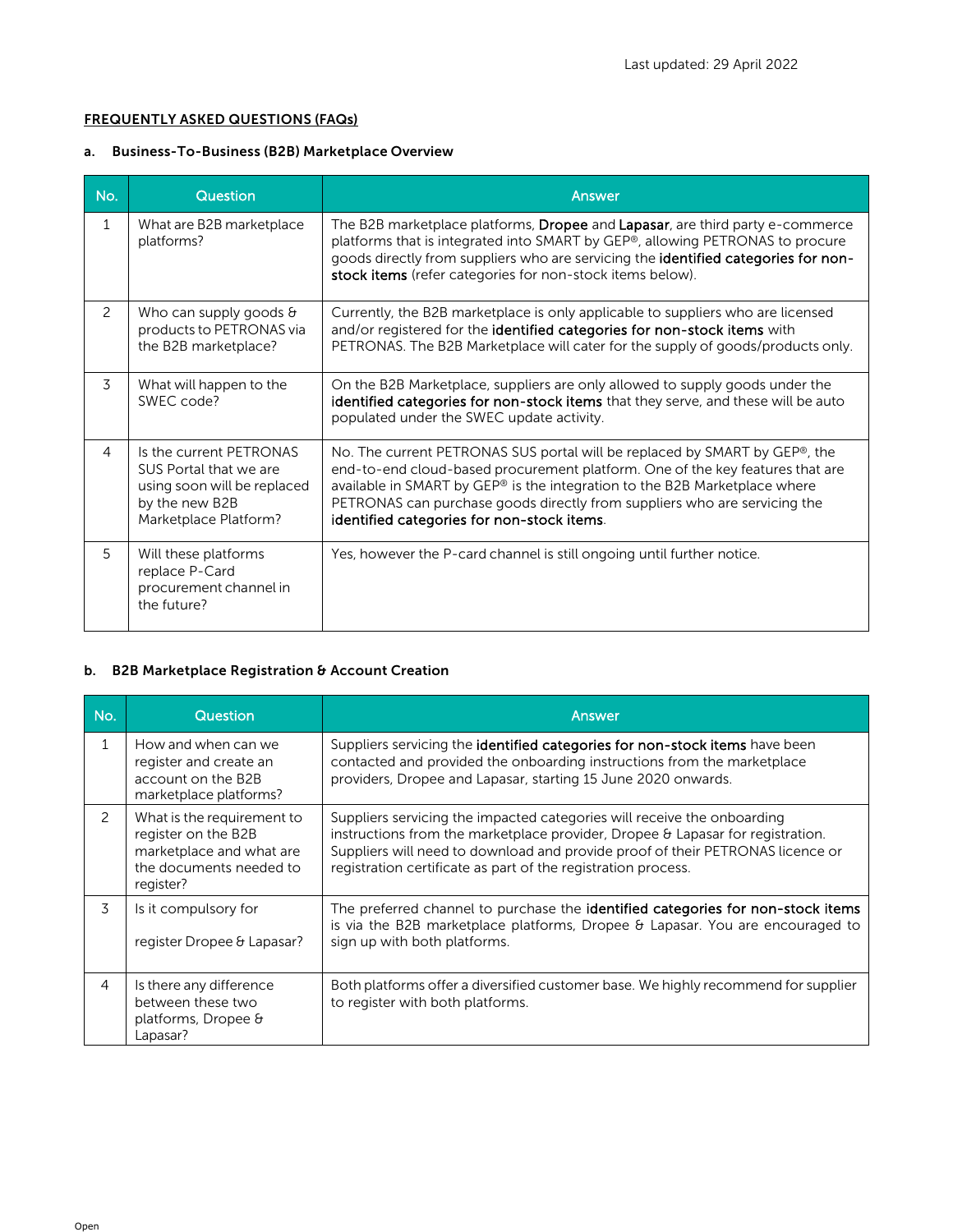| No.            | <b>Question</b>                                                                                                                | <b>Answer</b>                                                                                                                                                                                                                                                                                                                           |
|----------------|--------------------------------------------------------------------------------------------------------------------------------|-----------------------------------------------------------------------------------------------------------------------------------------------------------------------------------------------------------------------------------------------------------------------------------------------------------------------------------------|
| 5              | If we already have Price<br>Agreement with PETRONAS<br>previously, do we still need<br>to register with Dropee and<br>Lapasar? | PETRONAS will still honour the current Price Agreement until the contract term<br>ends. Moving forward, the preferred channel to purchase the identified<br>categories for non-stock items is via the B2B marketplace platforms, Dropee &<br>Lapasar.<br>Therefore, you are encouraged to sign up with both platforms.                  |
| 6              | If we are selling our<br>products only via<br>tender/RFQ, do we still<br>need to register with<br>Dropee & Lapasar?            | If you are selling products under the identified categories for non-stock<br>items, the preferred channel for purchasing will be via the B2B marketplace,<br>Dropee & Lapasar. Therefore, you are encouraged to sign up with both<br>platforms.                                                                                         |
| $\overline{7}$ | Do suppliers who are not<br>keeping stocks for items<br>that they sell need to be<br>onboarded onto Dropee &<br>Lapasar?       | All arrangement with regards to stock keeping and supply will be under supplier's<br>discretion. If these products are under the identified categories for non-stock<br>items, the preferred channel for purchasing will be via the B2B marketplace,<br>Dropee & Lapasar. Therefore, you are encouraged to sign up with both platforms. |
| 8              | Is there any limit for<br>number of account<br>creation per company in<br>Dropee & Lapasar?                                    | <b>Dropee:</b> Each supplier account on the PETRONAS@Dropee platform will be tied to<br>one (1) user email ONLY.<br>Lapasar: Suppliers are encouraged to create one account per company only.<br>Lapasar provides a feature for suppliers to add unlimited users on the platform to<br>manage the account according to different roles. |
| 9              | What is the link to the<br>platforms?                                                                                          | <b>Dropee:</b> The link to the PETRONAS@Dropee platform is<br>www.petronas.dropee.com.<br>Lapasar: The link to Lapasar marketplace platform is<br>https://lapasar.com/marketplace/.                                                                                                                                                     |

# c. B2B Marketplace Fee and Charges

| No.           | <b>Question</b>                                                                        | <b>Answer</b>                                                                                                                                                                                                                                                                                                                                                                                                                                                                                                                                                                                                                                                                                        |
|---------------|----------------------------------------------------------------------------------------|------------------------------------------------------------------------------------------------------------------------------------------------------------------------------------------------------------------------------------------------------------------------------------------------------------------------------------------------------------------------------------------------------------------------------------------------------------------------------------------------------------------------------------------------------------------------------------------------------------------------------------------------------------------------------------------------------|
| 1             | Is there any registration fee for<br>account creation in the<br>marketplace platforms? | No. There is no fee required to register on the B2B marketplace platforms.                                                                                                                                                                                                                                                                                                                                                                                                                                                                                                                                                                                                                           |
| $\mathcal{P}$ | Will these two platforms,<br>Dropee and Lapasar charge for<br>other fees?              | <b>Dropee:</b> Dropee charges a commission percentage (%) with a maximum<br>annual cap, that is payable upon each successful sales order on the<br>PETRONAS@Dropee platform. If there is no sales order, suppliers do not pay<br>anything to Dropee. There are also no other hidden fees (no signup fees, no<br>monthly fees, no product listing fees, etc). Additionally, once the annual cap is<br>reached, the commission rate payable to Dropee falls to 0%.<br><b>Lapasar:</b> Lapasar platform only charges a commission of 3% for any<br>successful sale made on Lapasar to PETRONAS. There are also no other<br>hidden fees (no signup fees, no monthly fees, no product listing fees, etc). |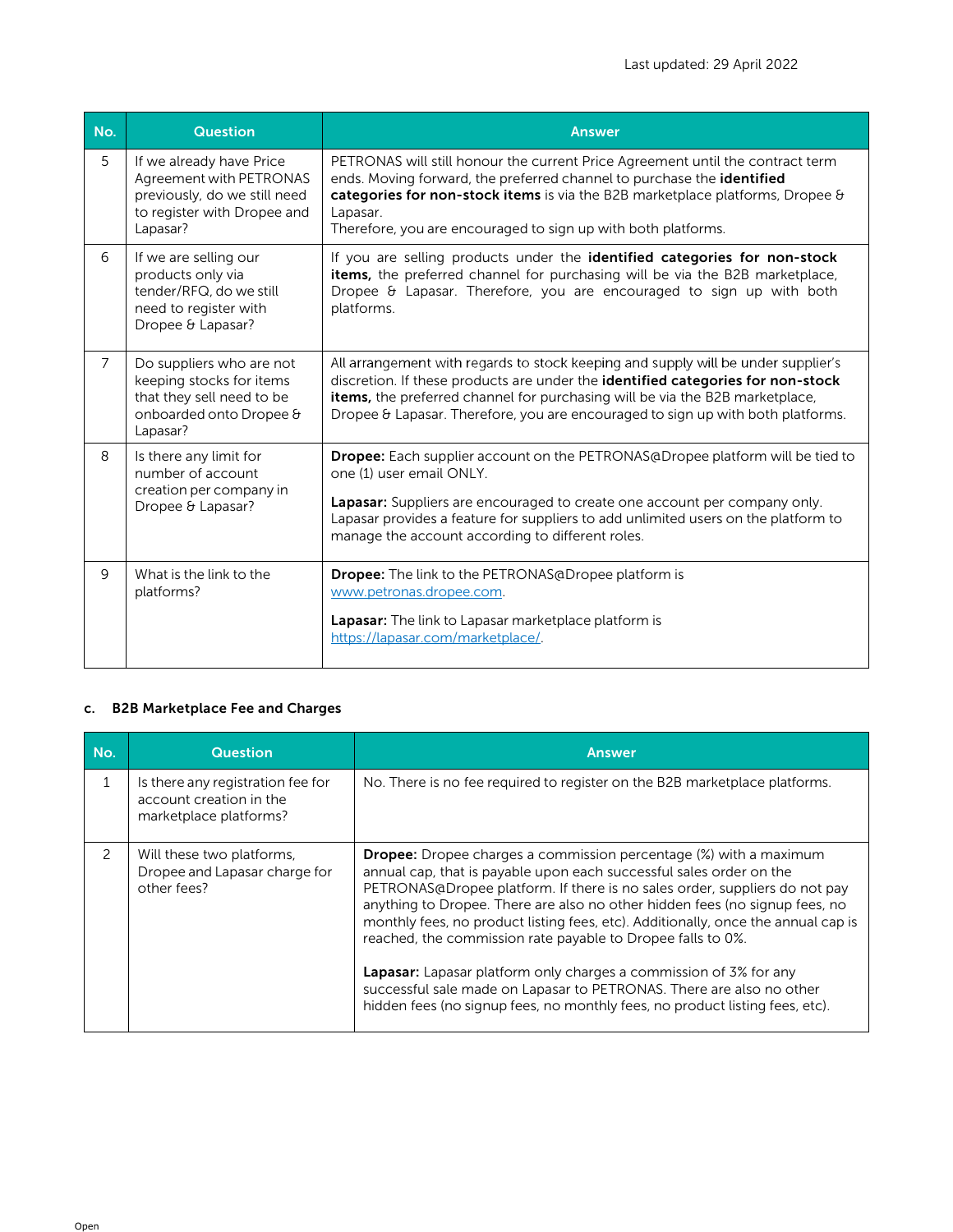| No. | <b>Question</b>                                                                             | <b>Answer</b>                                                                                                                                                                                                                                                                                                                                                                                                                                                                                                                                                                                                                                                                                                                                                                                                                                                      |
|-----|---------------------------------------------------------------------------------------------|--------------------------------------------------------------------------------------------------------------------------------------------------------------------------------------------------------------------------------------------------------------------------------------------------------------------------------------------------------------------------------------------------------------------------------------------------------------------------------------------------------------------------------------------------------------------------------------------------------------------------------------------------------------------------------------------------------------------------------------------------------------------------------------------------------------------------------------------------------------------|
| 3   | Can PETRONAS purchase goods<br>from non-PETRONAS licensed<br>suppliers in Dropee & Lapasar? | <b>Dropee:</b> No. Only PETRONAS-licensed or registered suppliers with valid and<br>active PETRONAS certificate(s) will be allowed to list their products for sale on<br>the PETRONAS@Dropee platform. Suppliers whose PETRONAS certificate(s)<br>has expired will have their products automatically hidden on the<br>PETRONAS@Dropee platform.<br>Lapasar: No. PETRONAS would only purchase from PETRONAS licensed or<br>registered suppliers on Lapasar platform. Lapasar will take note of the<br>PETRONAS suppliers' certificate validity upon the supplier's registration on<br>Lapasar platform. Lapasar will review on the suppliers' PETRONAS certificate<br>expiration every six months and will prompt supplier to renew certification at<br>least 2 weeks prior.<br>Please ensure that your PETRONAS license certificate(s) remain active and<br>valid. |
|     |                                                                                             |                                                                                                                                                                                                                                                                                                                                                                                                                                                                                                                                                                                                                                                                                                                                                                                                                                                                    |

## d. B2B Marketplace Business Process

| No.            | <b>Question</b>                                                                                             | <b>Answer</b>                                                                                                                                                                                                                                                                                                                                                                                                                                                                                                                                                                                                                                                               |
|----------------|-------------------------------------------------------------------------------------------------------------|-----------------------------------------------------------------------------------------------------------------------------------------------------------------------------------------------------------------------------------------------------------------------------------------------------------------------------------------------------------------------------------------------------------------------------------------------------------------------------------------------------------------------------------------------------------------------------------------------------------------------------------------------------------------------------|
| $\mathbf{1}$   | Will submitting RFX/RFQ and<br>tendering process still be<br>conducted in the new<br>marketplace platforms? | There will be no RFX/RFQ process to be conducted in the B2B marketplace<br>platforms, Dropee and Lapasar.                                                                                                                                                                                                                                                                                                                                                                                                                                                                                                                                                                   |
| $\overline{c}$ | Can non-registered suppliers sell<br>products to PETRONAS through<br>Dropee & Lapasar?                      | PETRONAS buyers will only be able to purchase products from licensed or<br>registered PETRONAS suppliers via the B2B marketplace, which is currently<br>limited to the identified categories for non-stock items.                                                                                                                                                                                                                                                                                                                                                                                                                                                           |
| 3              | Is there any avenue for both<br>parties, buyer and supplier to<br>clarify on technical<br>requirements?     | <b>Dropee:</b> Yes, for any enquiries, buyer will be able to reach out to suppliers via<br>For any further assistance required/enquiries with regards to technical<br>requirements, both buyers and suppliers can reach out to Dropee's Live Chat<br>support channel via Whatsapp at +6016 299 5331<br><b>Lapasar:</b> Yes, buyer can clarify their enquiries by contacting the supplier<br>directly. Supplier's contact details are available on the respective supplier<br>profile. For any further assistance required/ enquiries with regards to technical<br>requirements, both parties shall use the Live Chat function that is available on<br>the Lapasar platform. |
| $\overline{4}$ | Which PETRONAS OPUs will use<br>these platforms?                                                            | PETRONAS OPUs that are using SMART will have access to the B2B<br>Marketplace.                                                                                                                                                                                                                                                                                                                                                                                                                                                                                                                                                                                              |
| 5              | How can we as a supplier<br>suggest/promote our product to<br>the buyer?                                    | Dropee: Aside from uploading products on the PETRONAS@Dropee platform<br>with competitive pricing, suppliers can gain more visibility by running special<br>promotions and having their promotional banners featured to all PETRONAS<br>buyers once the platform goes live.<br>Lapasar: Product availability, competitive pricing, delivery terms and MOQ<br>(Minimum Order Quantity) will be the main things for a supplier to promote<br>their products.                                                                                                                                                                                                                  |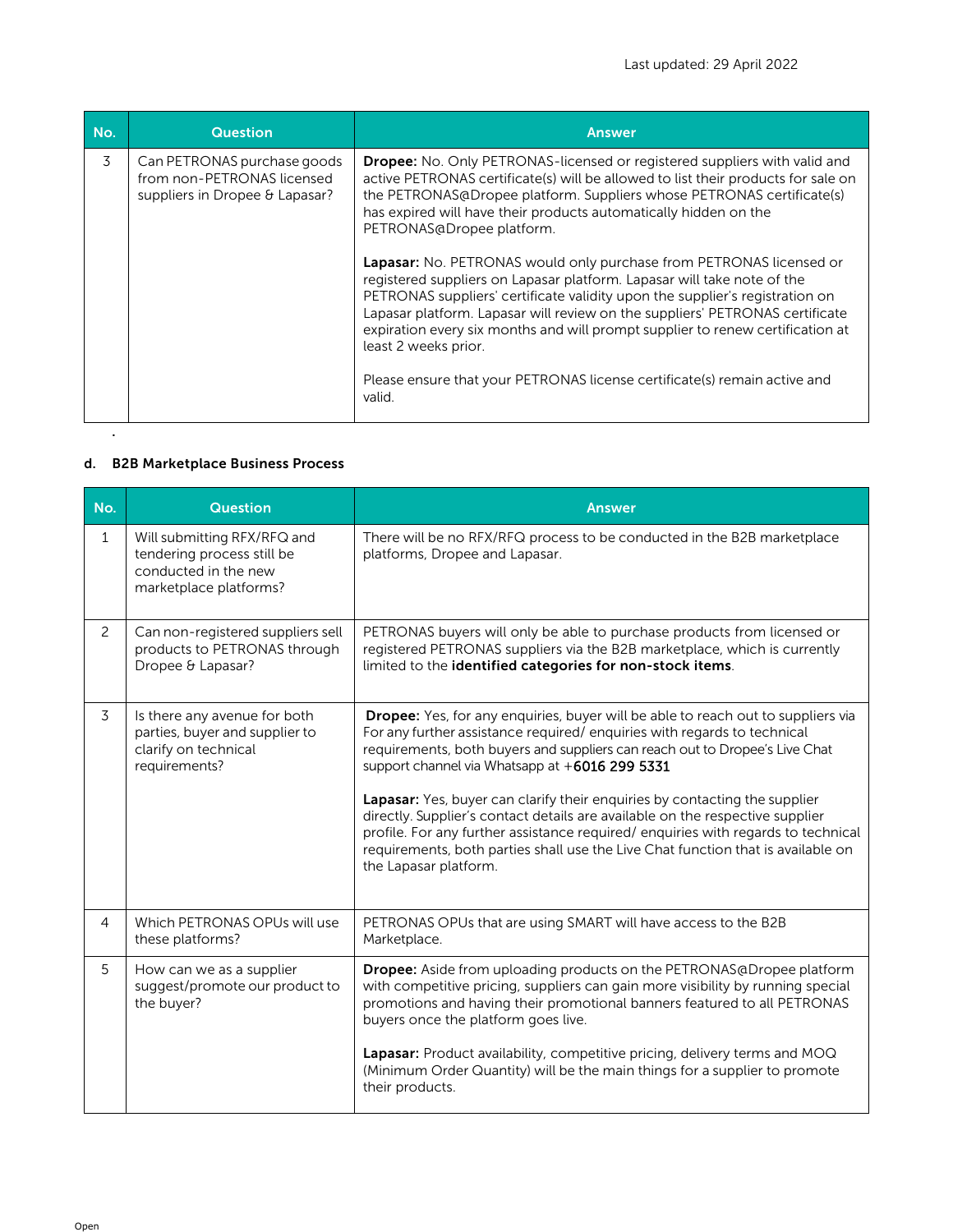| No. | <b>Question</b>                                                                                                                     | <b>Answer</b>                                                                                                                                                                                                                                                                                                              |
|-----|-------------------------------------------------------------------------------------------------------------------------------------|----------------------------------------------------------------------------------------------------------------------------------------------------------------------------------------------------------------------------------------------------------------------------------------------------------------------------|
| 6   | Is the price set in the<br>marketplace is negotiable?                                                                               | Suppliers are encouraged to set a fixed price on the marketplace, but<br>suppliers have the flexibility to control on price changes on the platform.                                                                                                                                                                       |
| 7   | Who will set the PO Terms &<br>Condition? Dropee & Lapasar or<br>PETRONAS?                                                          | The Purchase Order (PO) to suppliers will be generated by the marketplace,<br>and they will set the Terms and Conditions for the PO. With regards to<br>Material Specs & fulfilment for each product, suppliers would have to fulfil the<br>order exactly based on the PO details issued from PETRONAS on the<br>platform. |
| 8   | Can the order be cancelled by<br>user once suppliers accepted the<br>order?                                                         | Orders can be cancelled by user however before proceeding on any<br>cancellation, users need to get agreement with Dropee/Lapasar & suppliers                                                                                                                                                                              |
| 9   | If an item was delivered by<br>courier, do the suppliers still need<br>to request for DO signature from<br>user?                    | Suppliers need to provide Delivery Order (DO) with signature from user. The<br>DO is a mandatory document for Goods Receipt Note (GRN) completion.                                                                                                                                                                         |
| 10  | <b>How does PETRONAS</b><br>differentiate which products to be<br>purchased through Punchout vs.<br>standard bidding (through RFx)? | Punchout BRB marketplace catalog and contracted item is the first buying<br>channel for PETRONAS user prior to request for bidding. Should the item<br>required is not available in contract and Punchout, user shall proceed with<br>standard bidding.                                                                    |

# e. B2B Marketplace System Functions & Capability

| No.           | <b>Question</b>                                                                                                | <b>Answer</b>                                                                                                                                                                                                                                                                                            |
|---------------|----------------------------------------------------------------------------------------------------------------|----------------------------------------------------------------------------------------------------------------------------------------------------------------------------------------------------------------------------------------------------------------------------------------------------------|
| $\mathbf{1}$  | As a supplier in the B2B<br>marketplace platforms, how do<br>we know that our prices are<br>kept confidential? | Supplier can choose to assign a price to PETRONAS which is different from<br>open price to other buyers. The assigned price can only be viewed by<br>PETRONAS.                                                                                                                                           |
| $\mathcal{P}$ | Will the supplier get the<br>database of the potential<br>PETRONAS buyers?                                     | No. PETRONAS will be able to reach out to the suppliers on the B2B<br>Marketplace.                                                                                                                                                                                                                       |
| 3             | If we are the distributor for<br>certain products, any special<br>criteria for us to sell the<br>products?     | The primary criteria are to be a PETRONAS licensed and/or registered supplier<br>for the identified categories for non-stock items. Please refer to the<br>identified categories for non-stock items list for your reference.<br>What's Next Newsletter #22 - Checkout the latest SWEC Code available in |
|               |                                                                                                                | the Punchout B2B Marketplace Platform!   PETRONAS Global                                                                                                                                                                                                                                                 |
| 4             | How does PETRONAS contact<br>with the supplier? By email or<br>live chat?                                      | PETRONAS may communicate with the supplier through communication<br>channels that are deemed fit for the purpose and in accordance to the<br>governance. Live chat will be available in the B2B marketplace and subject to<br>their terms & conditions.                                                  |
| 5             | Can Non-PETRONAS buyer view<br>the price as well?                                                              | All general products and prices will be visible to PETRONAS buyers with<br>verified access to the platform. Non-PETRONAS buyers will not be able to<br>access the platform and view any information on the platform.                                                                                     |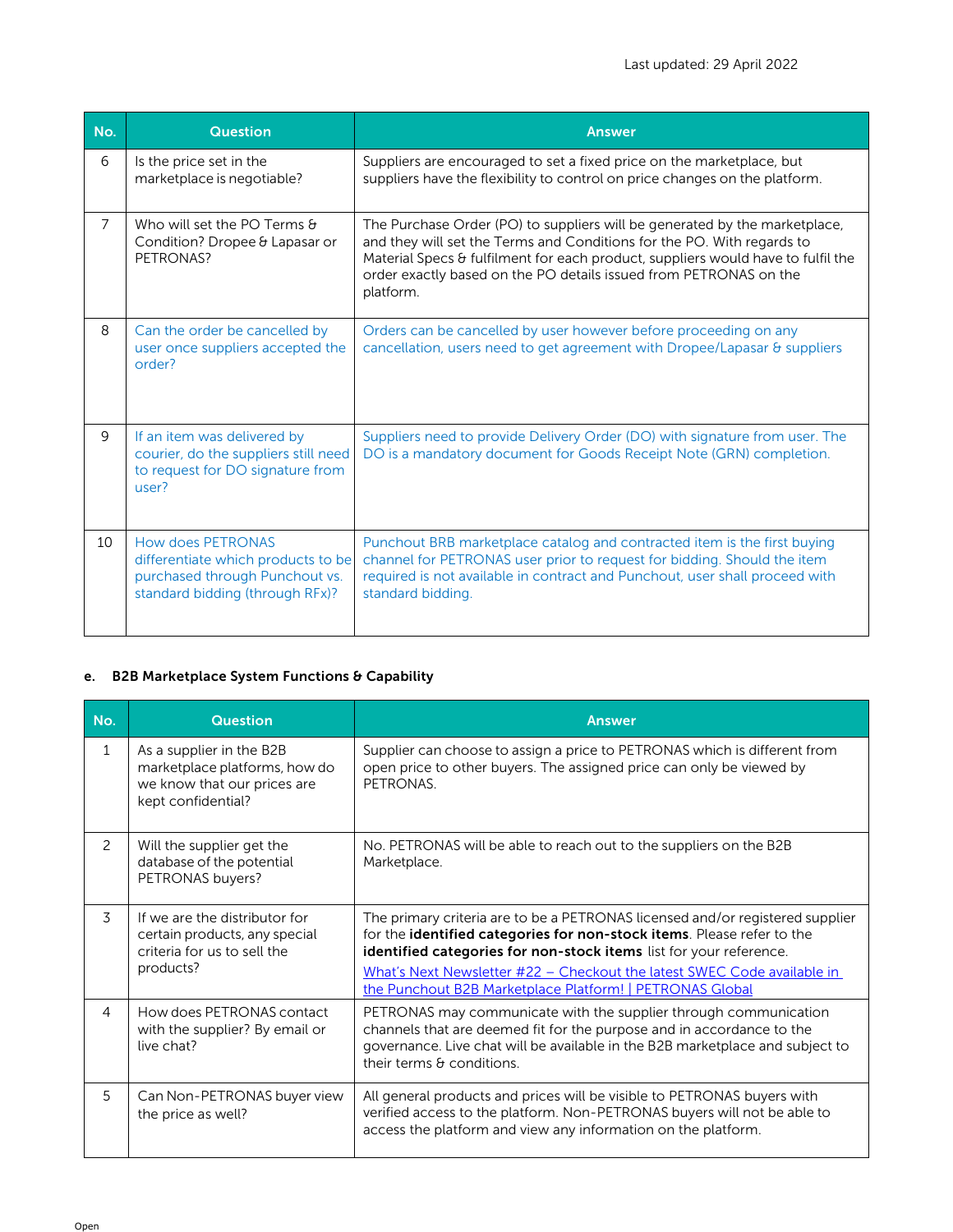|                                            | For mechanical equipment, can   Suppliers are able to set minimum order quantity in Dropee and Lapasar for |
|--------------------------------------------|------------------------------------------------------------------------------------------------------------|
| Suppliers set a minimum order<br>quantity? | bulk order.                                                                                                |

### f. B2B Marketplace Products Offering

| No.           | <b>Question</b>                                                                         | <b>Answer</b>                                                                                                                                                                   |
|---------------|-----------------------------------------------------------------------------------------|---------------------------------------------------------------------------------------------------------------------------------------------------------------------------------|
|               | Does Dropee & Lapasar<br>promote the same product<br>categories? How about<br>services? | Yes. Suppliers will only be allowed to promote products that fall under the<br><b>identified categories for non-stock items</b> to PETRONAS buyers.<br>No services are allowed. |
| $\mathcal{P}$ | Can supplier sell used items in<br>Dropee & Lapasar?                                    | Supplier can sell any products, including used items, so long as it is clearly<br>stated that the item is a second-hand/used item on the product page.                          |
| 3             | Can supplier offer rental<br>products in Dropee & Lapasar?                              | Suppliers will only be allowed to promote products that fall under the<br><b>identified categories for non-stock items</b> to PETRONAS buyers. No services<br>are allowed.      |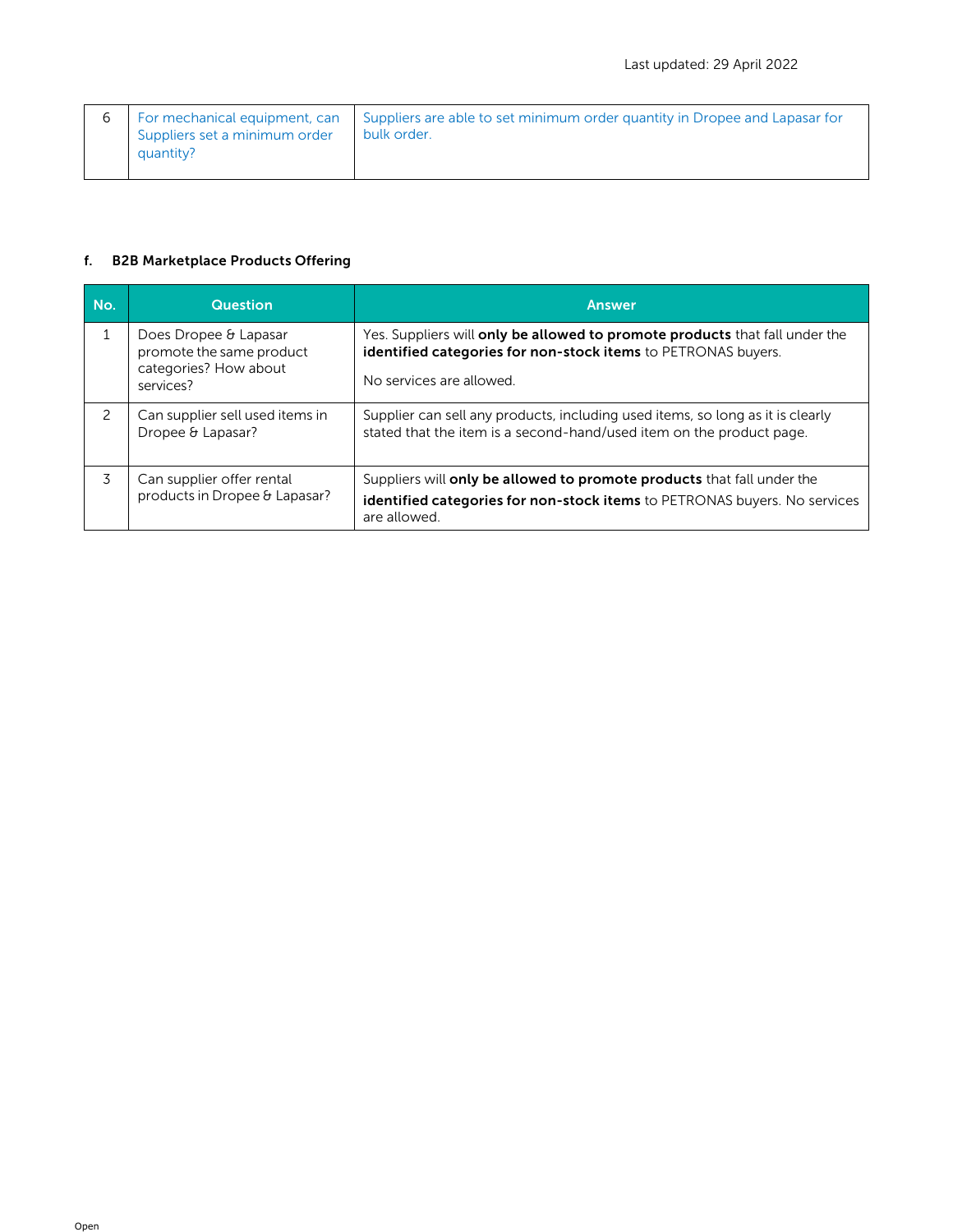## g. B2B Marketplace Payment, Delivery & Invoice

| No.            | <b>Question</b>                                                                                                             | <b>Answer</b>                                                                                                                                                                                                                                                                                                                                                                                                                                                                                                                                                                                   |
|----------------|-----------------------------------------------------------------------------------------------------------------------------|-------------------------------------------------------------------------------------------------------------------------------------------------------------------------------------------------------------------------------------------------------------------------------------------------------------------------------------------------------------------------------------------------------------------------------------------------------------------------------------------------------------------------------------------------------------------------------------------------|
| $1\,$          | From which party should<br>supplier receive the payment<br>from? PETRONAS or<br>marketplace platforms, Dropee<br>& Lapasar? | Suppliers will receive payment directly from Dropee or Lapasar.                                                                                                                                                                                                                                                                                                                                                                                                                                                                                                                                 |
| $\overline{2}$ | What is the procedure for<br>shipping of the goods and is<br>there any charges for it?                                      | The delivery window expected is between 3-5 business days upon receiving<br>an order on the marketplace platform (Dropee and Lapasar).                                                                                                                                                                                                                                                                                                                                                                                                                                                          |
| 3              | Is B2B marketplace platforms<br>cater for goods that have long<br>lead time to deliver?                                     | Dropee: Yes, both the PETRONAS@Dropee platform & the Dropee.com<br>Marketplace can cater for goods that have a long lead time to deliver. The<br>Dropee customer service team will assist to manage buyers for you in these<br>instances, so that you can fully focus on sales fulfilment.<br>Lapasar: Absolutely. However, suppliers will be required to fill in an estimated<br>date of delivery and the reason for a longer lead time needed upon accepting<br>orders from the buyers. Suppliers are responsible to deliver the goods on or<br>before the estimated date of delivery stated. |
| $\overline{4}$ | What is the payment medium<br>used in Dropee and Lapasar?                                                                   | Dropee: Dropee will pay suppliers via bank transfer after payment from<br>PETRONAS is received.<br>If supplier have an account on the Dropee Open Marketplace, the payment is<br>also via bank transfer and supplier will only be receiving payment after goods<br>is delivered to the buyer.<br>Lapasar: Lapasar uses bank transfer.                                                                                                                                                                                                                                                           |
| 5              | How long will supplier receive<br>the payment from Dropee &<br>Lapasar?                                                     | The payment disbursement is made on a back-to-back basis upon payment<br>from PETRONAS to the B2B marketplace, so long as there are no issues with<br>the delivery of the item (no faulty/damaged/expired goods) and undisputed<br>invoice.                                                                                                                                                                                                                                                                                                                                                     |
| 6              | Is there any credit term or<br>facility limit in the marketplace<br>platforms?                                              | Dropee: Yes, there is credit term and facility limit provided by Dropee to the<br>suppliers, and it is provided based on the respective supplier credit risk levels.<br>Supplier will be able to apply for it through the Dropee platform directly.<br>Lapasar: Suppliers may request for immediate pay-out. However, will be<br>charged with an early payment fee. There is a limit which depends on the<br>transactions on Lapasar.                                                                                                                                                           |
| $\overline{7}$ | Is the price quoted in Punchout<br>platform including delivery<br>price as well?                                            | Suppliers shall include necessary delivery cost based on area you are able to<br>deliver. Refer to Dropee and Lapasar for the requirement in each area.                                                                                                                                                                                                                                                                                                                                                                                                                                         |